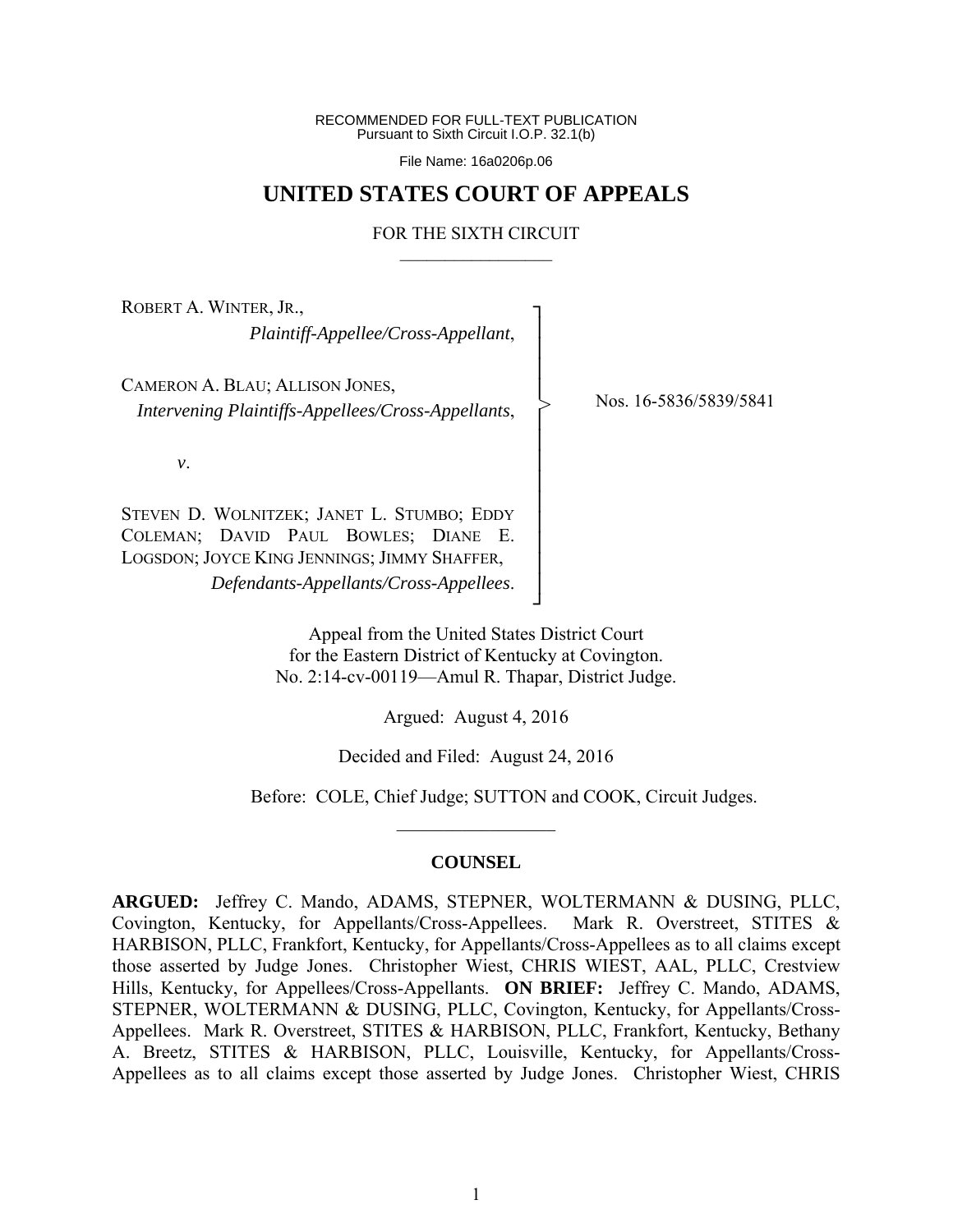WIEST, AAL, PLLC, Crestview Hills, Kentucky, Jack S. Gatlin, GATLIN VOELKER, PLLC, Ft. Mitchell, Kentucky, for Appellees/Cross-Appellants.

# **OPINION**   $\frac{1}{2}$  ,  $\frac{1}{2}$  ,  $\frac{1}{2}$  ,  $\frac{1}{2}$  ,  $\frac{1}{2}$  ,  $\frac{1}{2}$  ,  $\frac{1}{2}$  ,  $\frac{1}{2}$

 $\frac{1}{2}$  ,  $\frac{1}{2}$  ,  $\frac{1}{2}$  ,  $\frac{1}{2}$  ,  $\frac{1}{2}$  ,  $\frac{1}{2}$  ,  $\frac{1}{2}$  ,  $\frac{1}{2}$ 

 SUTTON, Circuit Judge. One sitting judge and two aspiring judges from Kentucky wish to exercise their free-speech rights during this and future judicial elections. They claim that the Commonwealth's Code of Judicial Conduct stands in the way. They are not the first judges to bring this kind of complaint. A growing line of cases grapples with the States' authority to create a system of judicial elections on the one hand and regulate judicial campaign speech on the other. *See Williams-Yulee v. Fla. Bar*, 135 S. Ct. 1656 (2015); *Republican Party of Minn. v. White*, 536 U.S. 765 (2002); *Carey v. Wolnitzek*, 614 F.3d 189 (6th Cir. 2010). At issue today are several clauses in Kentucky's judicial canons—from prohibitions on "campaign[ing] as a member of a political organization," to "endors[ing] . . . a candidate for public office," to "mak[ing] a contribution to a political organization," to making any "commitments" with respect to "cases, controversies, or issues" likely to come before the court, to making "false" or "misleading" statements. The district court issued a thorough and thoughtful opinion, making our job easier. It struck some of these provisions and upheld others. We agree with almost all of its reasoning and affirm almost all of its judgment.

I.

 Robert Winter's campaign literature identified him as a "lifelong Republican" and informed voters that his opponents were registered Democrats. R. 29-1 at 2. The Judicial Conduct Commission, which enforces the Code, sent him a "probable cause" letter, stating that his mailers may have violated the canon prohibiting "campaign[ing] as a member of a political organization." Rules of Supreme Court of Kentucky 4.300, Canon 5(A)(1)(a); *id.* at 4.170(1) (pre-2016 version); *see* R. 1-9 at 1.

Incumbent Allison Jones asked voters to "re-elect" her, even though she was initially appointed to her seat, and she promised to "work with the legislative and executive branches to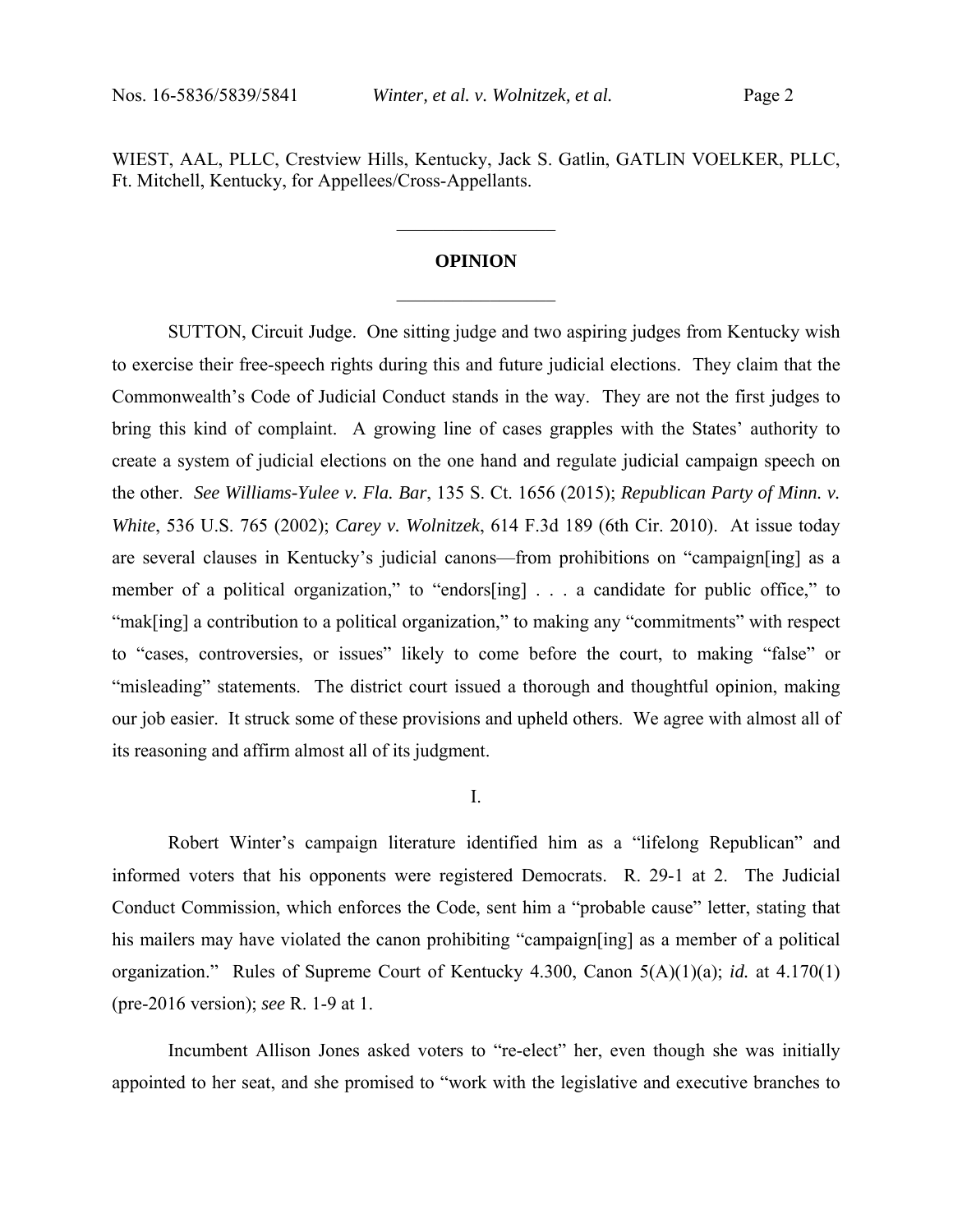ensure that the law provides stiff penalties for heroin dealers and that the judiciary has the tools necessary to reduce recidivism among heroin addicts that are arrested and sentenced." R. 80 at 4, 8. Her "re-elect" statement, the Commission wrote in its probable cause letter, potentially violated the canon prohibiting "false and misleading statements." Canon  $5(B)(1)(c)$ . And her "stiff penalties" comment potentially constituted an impermissible "commitment" on an issue likely to come before her court. Canon  $5(B)(1)(c)$ .

Cameron Blau, an aspiring judge, wants to give speeches supporting the Republican Party, to hold Republican fundraisers, to seek and receive endorsements from Republican candidates, and to donate to candidates and to the party. The Code bans all of that, which left Blau "fear[ful] [to] engag[e]" in any of it due to the risk of public reprimand, disbarment from the practice of law, or eventual suspension without pay and removal from office. R. 50 at 6; *see*  Rules of Supreme Court of Kentucky 4.020(1)(b).

Winter filed this lawsuit, after which Jones and Blau intervened, all three to the end of stopping the Commission (in truth, its members) from enforcing these canons against them. Both sides moved for summary judgment. Before ruling on the motions, the district court certified questions about the meaning of three of the canons to the Kentucky Supreme Court. The Court answered in February 2016. *Winter v. Wolnitzek*, 482 S.W.3d 768 (Ky. 2016). The district court issued a 45-page opinion granting in part the plaintiffs' request to enjoin the challenged canons and issuing a final judgment to that effect. Each side appealed and each side sought expedited resolution of the case.

II.

Is there an Article III case or controversy? Yes, as a general matter. All three plaintiffs plan to run in the next elections for which they are eligible, either 2016 or 2018. *See Carey*, 614 F.3d at 197. All three intend to engage in speech arguably proscribed by the canons. And the Commission plans to enforce the canons against them.

Even so, the Commonwealth contests Jones' standing on the ground that she lacks a credible threat of enforcement for her "stiff penalties for heroin dealers" comment. The question is whether Jones faces a "credible threat of enforcement" for engaging in that speech. *Susan B.*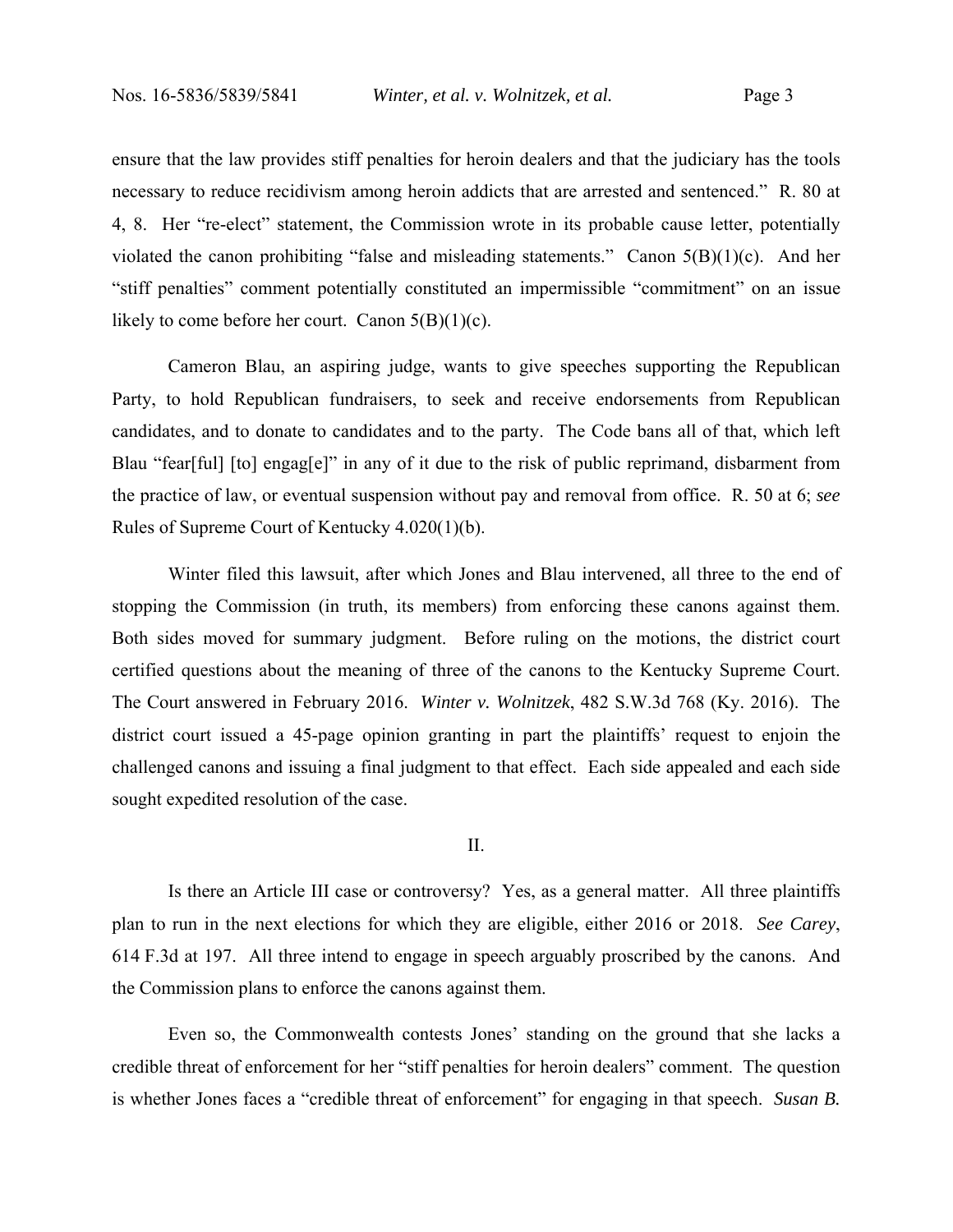*Anthony List v. Driehaus*, 134 S. Ct. 2334, 2342, 2346 (2014). The answer turns on whether the Commission's letter carried with it a valid threat of enforcement. It did. The letter informed her that "a complaint ha[d] been filed against [her]" and requested that she respond to the allegations in writing. R. 72-2 at 7. The Commission issued the letter only after deciding "there is probable cause for action." Rules of Supreme Court of Kentucky 4.170(1) (pre-2016 version). A state agency's probable cause finding provides a sufficient threat of enforcement to confer First Amendment preenforcement standing. *See, e.g.*, *Driehaus*, 134 S. Ct. at 2345; *Platt v. Bd. of Comm'rs on Grievances & Discipline*, 769 F.3d 447, 452 (6th Cir. 2014).

The State would have us hold that Jones' as-applied challenge is not ripe, even though her facial challenge is ripe. But if there is any difference between the standing requirements for as-applied and facial challenges, it is because raising a narrow as-applied challenge is easier, not harder, than raising a facial challenge. Nor can there be standing without ripeness in preenforcement challenges. The line between Article III standing and ripeness in preenforcement First Amendment challenges has evaporated. *Driehaus*, 134 S. Ct. at 2346–47. "The doctrines of standing and ripeness 'originate' from the same Article III limitation" and thus are analyzed together in challenges of this sort. *Id.* at 2341 n.5; *see, e.g.*, *Platt*, 769 F.3d at 451; *Kiser v. Reitz*, 765 F.3d 601, 606–07 (6th Cir. 2014). Whether the plaintiffs have standing and whether their claims are ripe come to the same question: Have they established a credible threat of enforcement? The answer is yes. And the answer does not differ in this instance for asapplied and facial challenges.

Nor do any practical obstacles keep us from considering the plaintiffs' as-applied challenges. The parties have described their conduct with plenty of detail. The Kentucky Supreme Court has told us that the canons proscribe their speech. And the Commission has said that it plans to enforce the canons against the plaintiffs. That means the plaintiffs have "laid the foundation" for their as-applied challenges, *Ctr. for Individual Freedom v. Madigan*, 697 F.3d 464, 475–76 (7th Cir. 2012), permitting us to decide them now, *see, e.g.*, *Holder v. Humanitarian Law Project*, 561 U.S. 1, 12, 15 (2010); *Russell v. Lundergan-Grimes*, 784 F.3d 1037, 1049–50 (6th Cir. 2015).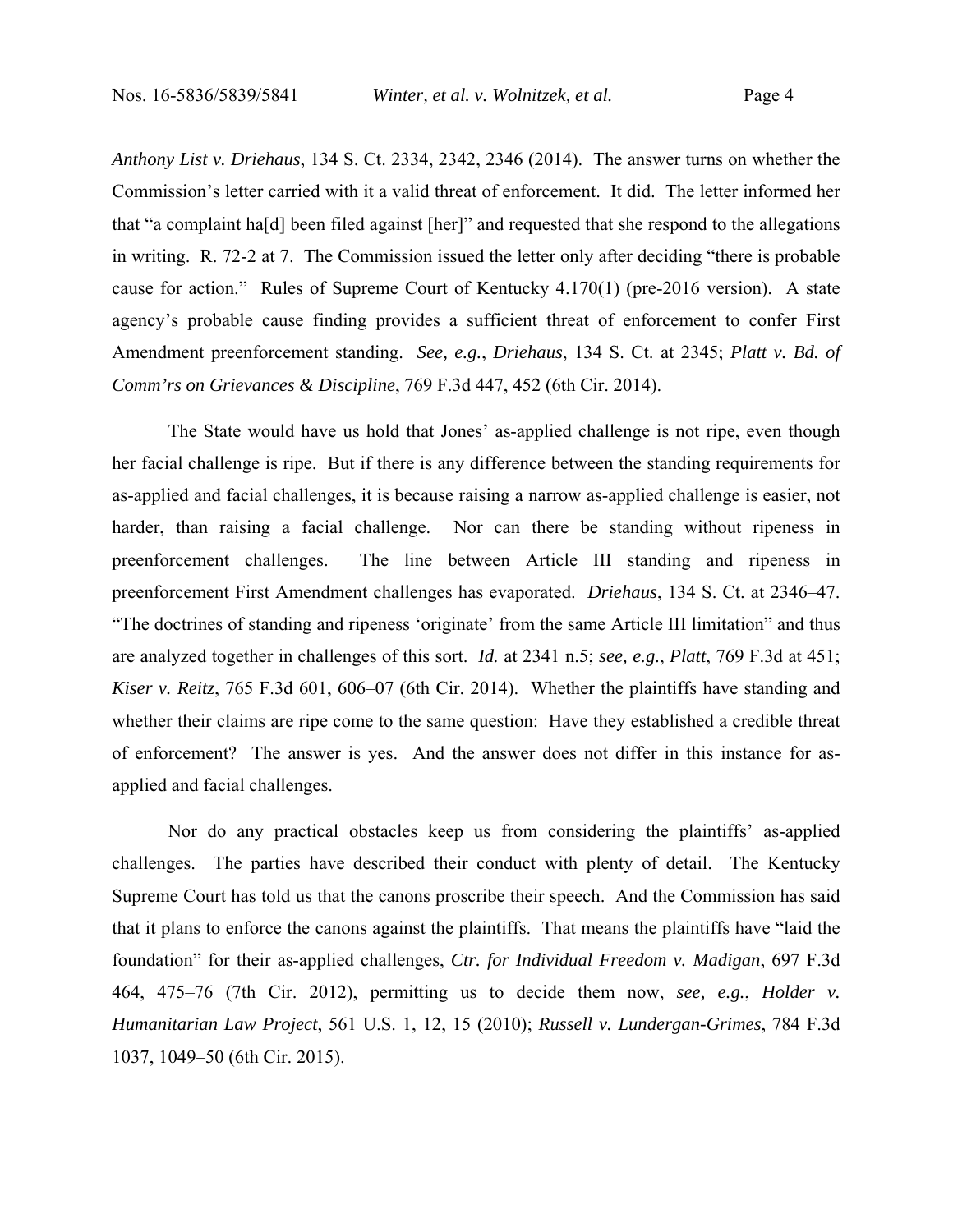If the plaintiffs have standing to raise these challenges and if they are ripe for resolution, the Commission maintains, that must be because the Commission has initiated formal proceedings against them. And if that is true, it adds, *Younger* abstention bars us from hearing the case. *Younger v. Harris*, 401 U.S. 37 (1971). But a finding of probable cause does not necessarily mean a formal proceeding exists. In the absence of an ongoing enforcement action, *Younger* has no role to play, leaving us with authority, indeed an obligation, to resolve the case. *See Sprint Commc'ns, Inc. v. Jacobs*, 134 S. Ct. 584, 590–91 (2013).

### III.

The Kentucky Constitution gives the citizens of the Commonwealth the right to vote for their judges in nonpartisan elections. Ky. Const. § 117. The First (and Fourteenth) Amendment to the United States Constitution gives candidates for elective office, whether executive, legislative, or judicial, freedom on the campaign trail to explain why they are the superior candidate for the job. *White*, 536 U.S. at 781–82, 787–88. Strict scrutiny as a result applies to any State's efforts to regulate the campaign speech of sitting or aspiring judges. *Williams-Yulee*, 135 S. Ct. at 1665.

The plaintiffs challenge eight features of the Commonwealth's Code of Judicial Conduct.

(1) *Campaigning clause*. "Except as permitted by law," Canon 5(A)(1)(a) says, "a judge or a candidate for election to judicial office shall not[] campaign as a member of a political organization." The Kentucky Supreme Court in its certification decision held that this clause prohibits candidates from "portray[ing] themselves, either directly or by implication, as the official nominee of a political party." *Winter*, 482 S.W.3d at 777. Interpreted that way, the district court held, the canon is vague and unconstitutionally overbroad. We agree.

The problem with this canon is that it's unclear when candidates go from permissibly affiliating with a party to illegally implying that they are the nominee of a party. On the one hand, the First Amendment establishes that a State may not prevent judicial candidates from publicly taking a stance on "matters of current public importance." *White*, 536 U.S. at 781–82 (quoting *Wood v. Georgia*, 370 U.S. 375, 395 (1962)). Saying "I am a Republican" is shorthand for just that, which means candidates have a constitutional right to portray themselves as a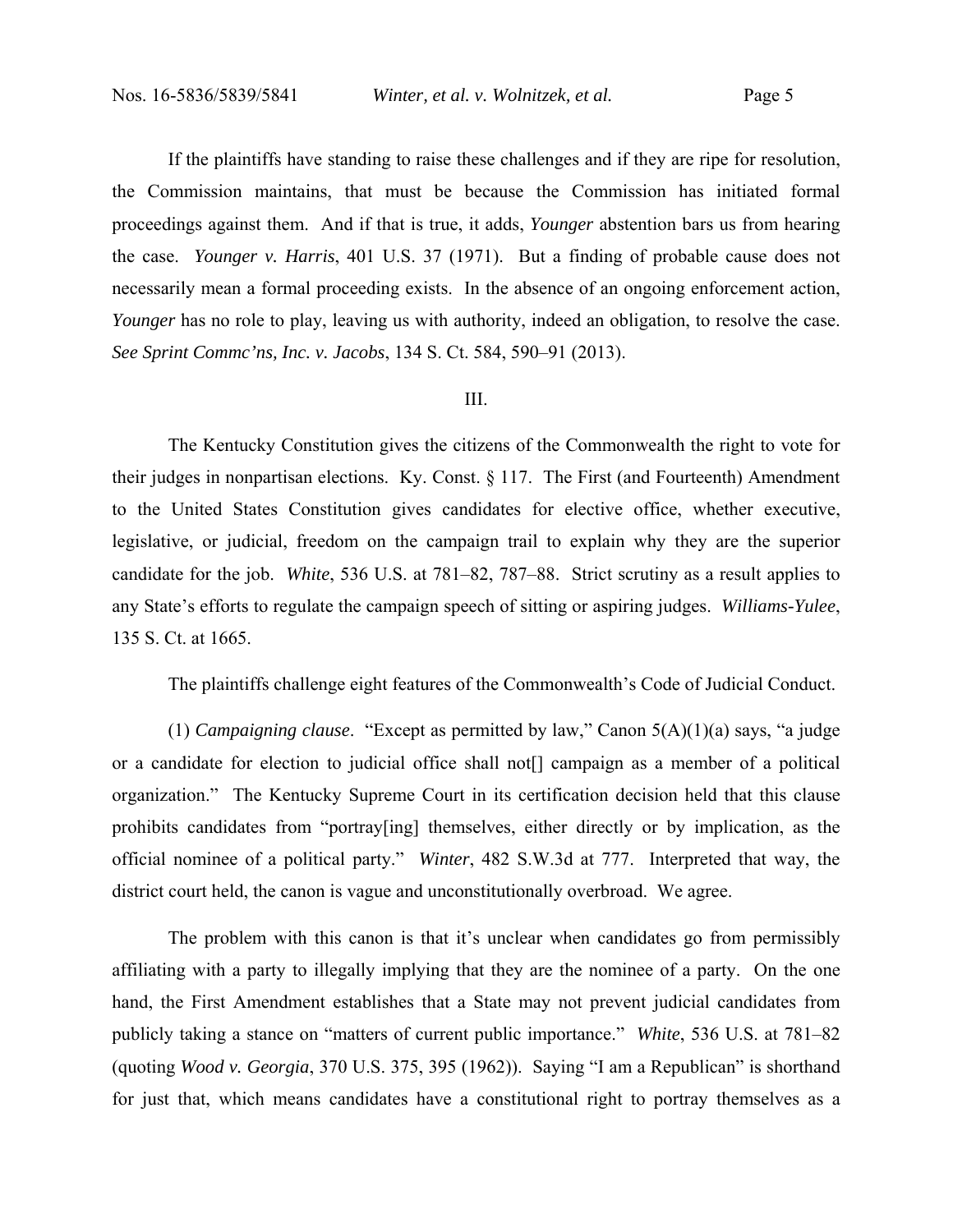member of a political party. *Carey*, 614 F.3d at 201–02. On the other hand, Kentucky has a right to prevent candidates from identifying themselves as *the* nominee of a political party for a judicial seat. That's because Kentucky runs its judicial elections on a nonpartisan basis. There is no Democratic or Republican nominee for each seat because political parties don't officially endorse Kentucky judicial candidates, and indeed the two candidates vying in a general election for the same seat could each support the same party.

In its certification decision, the Kentucky Supreme Court construed the canon to prohibit "suggesting to the voters that the candidate is *the* endorsed nominee of a political party." *Winter*, 482 S.W.3d at 776 (emphasis in original). A candidate for judicial office, it explained, may say that he is "a Republican" or "a Democrat," or "the only Republican" or "the only Democrat," because those phrases don't imply an endorsement. *Id.* Those claims merely portray a candidate as a member of a party. So far so good. But claiming to be "the Liberal Democrat" or "the Conservative Republican," it added, implies an endorsement—due to the definite article—and therefore violates the canon. *Id.* at 776–77.

This last point makes the canon, as construed by Kentucky's highest court, too vague to tightly regulate the problem and too vague to avoid scaring off permissible electoral speech. It's unclear when a candidate crosses the line from exercising his constitutional right to portray himself as a member of a political party, *Carey*, 614 F.3d at 201–02, to impermissibly implying the endorsement of that party. A few examples illustrate the uncertainty. Could a candidate truthfully claim to have "the endorsement of leaders of the Republican Party?" What if a candidate says, quite accurately, that "the Republicans support my campaign?" We are not sure whether this would violate Kentucky law, making us doubt whether judicial candidates would know either. The Kentucky Supreme Court said that claiming to be "*the* Conservative Republican" would violate the canon by implying an endorsement; it thought the use of "the" was the key, while the word "conservative" was mere "surplusage." *See Winter*, 482 S.W.3d at 776. But how about claiming to be "the moderate Republican candidate" or "the most experienced conservative Republican candidate?" After reading those phrases, some might infer an endorsement, but others might infer that there are other Republicans in the race. It's hard to know when a candidate has portrayed himself as an official nominee "by implication." *Id.* at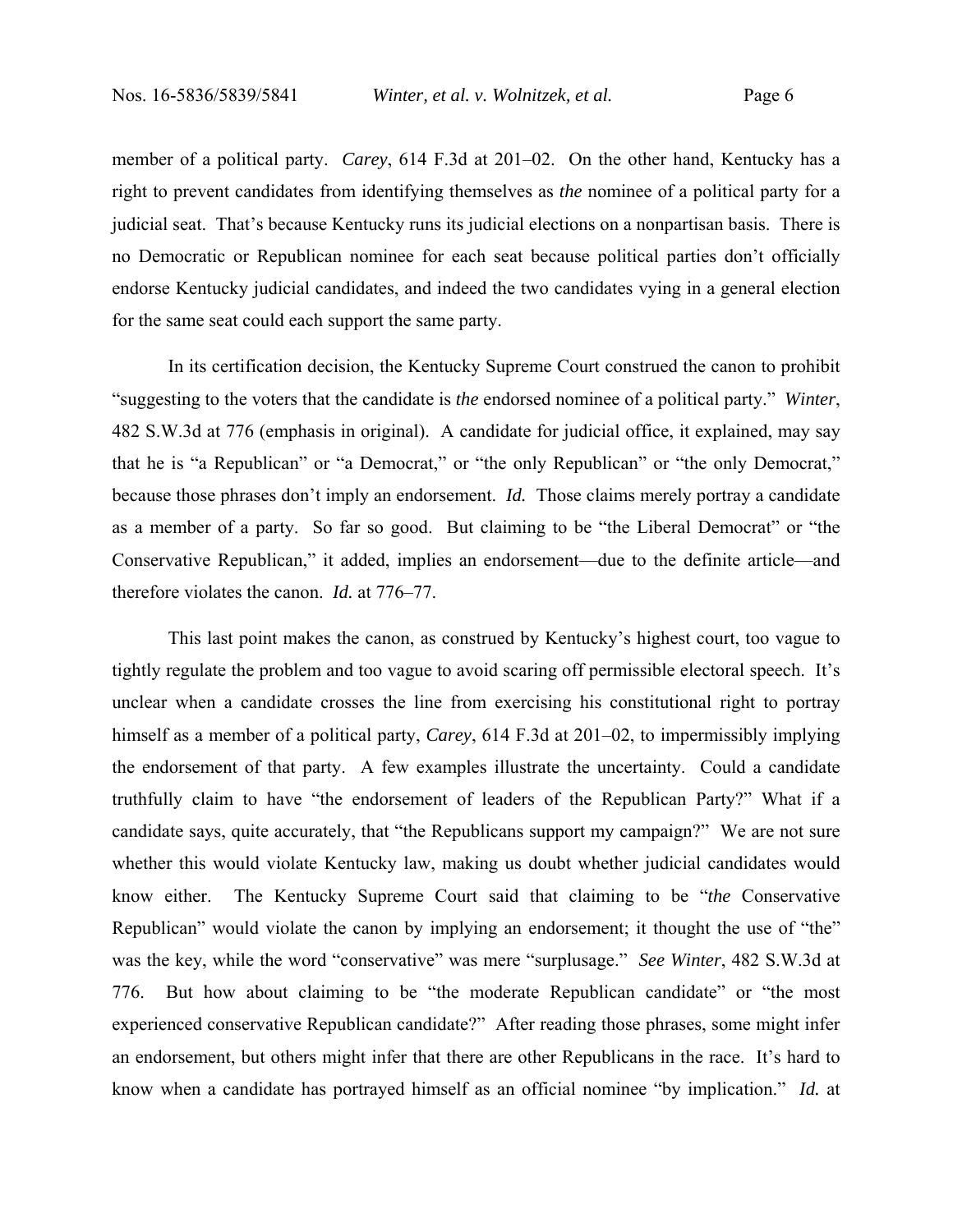777. Because the canon (as interpreted by the Kentucky Supreme Court) gives judicial candidates little confidence about when they exercise their right to affiliate with a party or when they violate the law, the campaigning clause is vague and unconstitutionally overbroad. The district court rightly struck it in its entirety.

(2) *Speeches clause*. Suffering from a related problem is the infelicitously named speeches clause, which bans judicial candidates from "mak[ing] speeches for or against a political organization or candidate." Canon  $5A(1)(c)$ . A candidate has a free-speech right to say in a campaign speech that she is "a Republican," *Carey*, 614 F.3d at 202, and yet this clause by its terms bars a speech in which she says she is "for the Republican party." Because this clause does too much in one sense and too little in another, it does not narrowly address the problem at hand and thus is facially invalid.

In one sense, the speeches clause "does too little to advance the State's interest in impartiality and the avoidance of partisan influence." *Carey*, 614 F.3d at 202. Kentucky allows "a judicial candidate [to] identify himself to the public as a member of a political party" in many ways. *Winter*, 482 S.W.3d at 775–76. The candidate may tell any audience, no matter how big, that he is a Republican or a Democrat. *See* Canon 5A(1)(c), Cmt. He may give a speech for any political interest group, from the National Rifle Association to Planned Parenthood. And he may email, tweet, write, or say in an interview that he is for a political party. Banning him from giving a *speech* to the same effect creates serious under-inclusivity problems.

In another sense, the clause "suppresses too much speech to advance the government's interest." *Carey*, 614 F.3d at 201. By banning speech functionally identical to the speech permitted by *Carey*—that he supports a particular party, *id.* at 201–02—the clause suffers from debilitating over-inclusivity problems. Both problems establish a fit defect and preclude the canon from running the gauntlet of strict scrutiny.

True, other circuits have upheld speeches clauses in other States' judicial codes. But they did so while reviewing more narrowly written canons. *See Wolfson v. Concannon*, 811 F.3d 1176, 1179 n.2 (9th Cir. 2016) (en banc) (prohibiting candidates from making "speeches *on behalf of* a political organization" (emphasis added)); *Bauer v. Shepard*, 620 F.3d 704, 711 (7th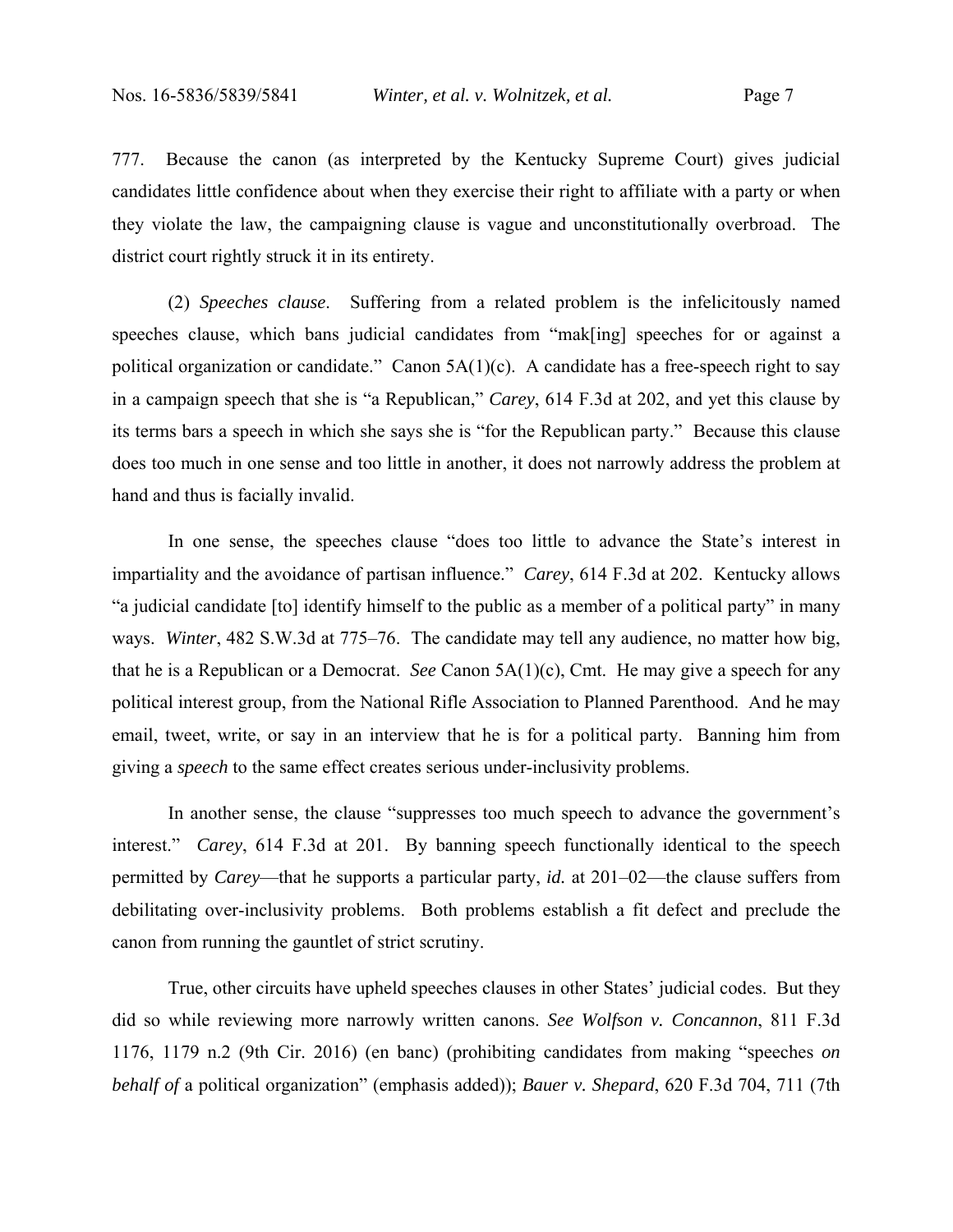Cir. 2010) (same). The prohibitions at issue did not "prevent judicial candidates from announcing their views on disputed legal and political subjects." *Wolfson*, 811 F.3d at 1185. This one does. It is unconstitutional.

(3) *Contributions clause*. This clause prohibits judicial candidates from "mak[ing] a contribution to a political organization or candidate." Canon  $5(A)(1)(d)$ . As the plaintiffs see it, the provision suffers from a patent defect: If a candidate may declare "the party [he] support[s]," *Carey*, 614 F.3d at 201, it also must be the case that he can "put his money where his mouth is" by contributing to that party, R. 124 at 30. It is not that easy.

There is a distinction between speech-limiting regulations that limit all judges (elected or not) and those that hamstring judges in their efforts to run for election. For some time now, courts have recognized that a state "cannot have it both ways. If it wants to elect its judges, it cannot deprive its citizens of a full and robust election debate." *Geary v. Renne*, 911 F.2d 280, 294 (9th Cir. 1990) (en banc) (Reinhardt, J., concurring), *vacated on other grounds*, 501 U.S. 312 (1991). Kentucky, like any State, is free to staff its judiciary with elected judges. But as Justice Scalia pointed out in *White*, "the First Amendment does not permit it to achieve its goal by leaving the principle of elections in place while preventing candidates from discussing what the elections are about." 536 U.S. at 788. The campaigning and speeches clauses, invalidated above, restrict what judicial candidates may say in their own campaigns and thus violate the First Amendment. The lesson is straightforward: A State may not hold judicial elections, then prevent candidates from explaining what makes them qualified for that office.

But there is no having-it-both-ways problem with a contributions limit like this one. A contribution to a political organization or a candidate in a different campaign "is less a judge's communication about his qualifications and beliefs than an effort to affect a separate political campaign, or even more problematically, assume a role as political powerbroker." *Siefert v. Alexander*, 608 F.3d 974, 984 (7th Cir. 2010). While "[j]udicial candidates have a First Amendment right to speak in support of their campaigns," *Williams-Yulee*, 135 S. Ct. at 1673, they do not have an unlimited right to contribute money to someone else's campaign. Otherwise, the Code of Conduct for United States Judges—which bans judges from "mak[ing] a contribution to a political organization or candidate," *see* Canon 5(A)(3)—is unconstitutional.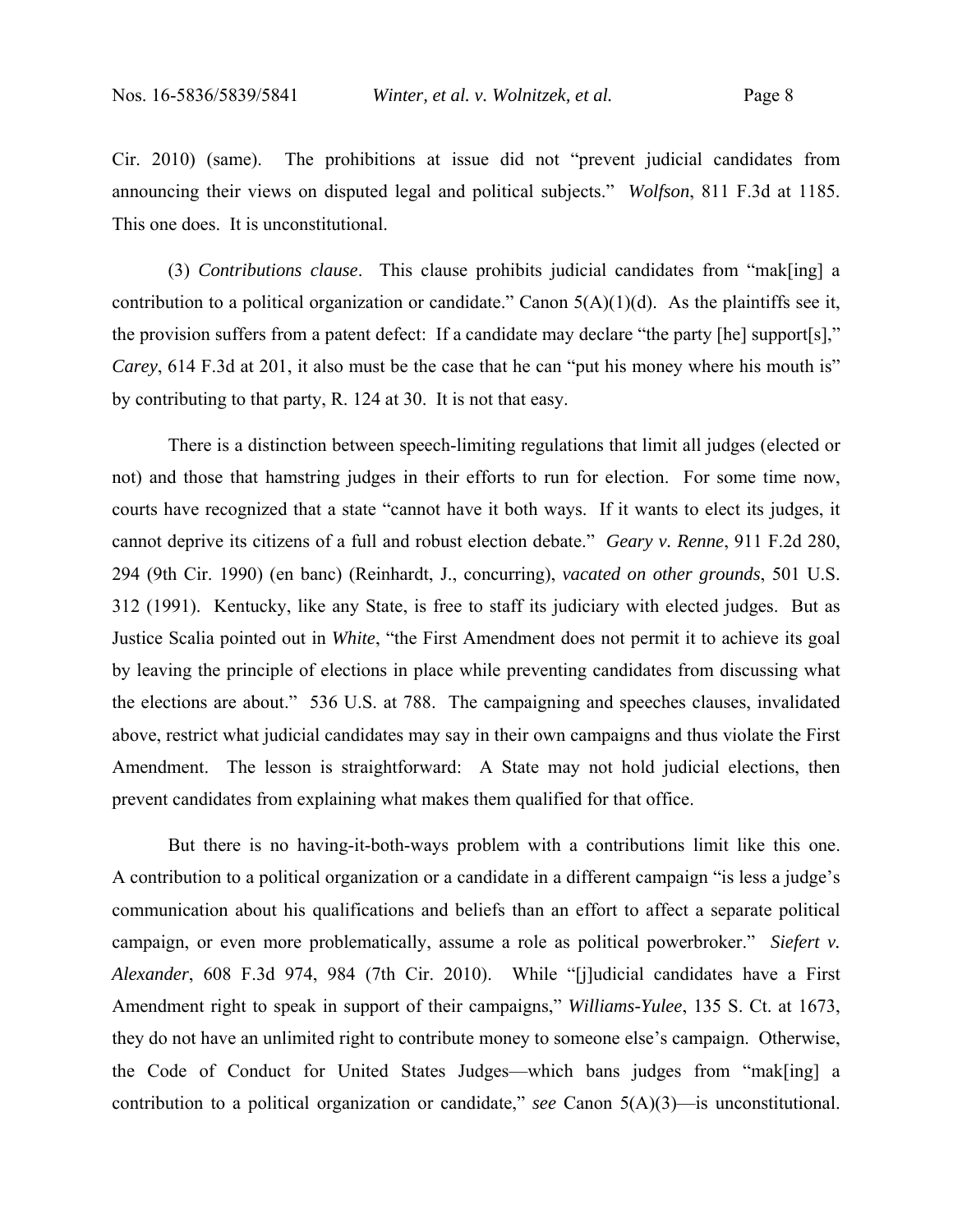That would come as a surprise. The "distance between" a contribution to someone else's campaign "and speech about a judge's own campaign justifies a more deferential approach to government prohibition" of contributions. *Siefert*, 608 F.3d at 984.

Financial contributions, we realize, amount to speech. *See Buckley v. Valeo*, 424 U.S. 1, 17–18 (1976). But the alignment between speech and money makes a difference only with respect to Janus-faced regulations that tell judicial candidates to run for office but deny them the tools for doing so. That is not what this regulation does. A contribution of time, money, or reputation to a political organization or a candidate in a separate election, whether judicial or not, differs in kind and degree from a judicial candidate contributing the same to his own campaign. There is "a dividing line between" the speeches clause, "which impermissibly bars protected speech about the judge's own campaign," and the contributions clause, "which addresses a judge's entry into the political arena on behalf of his partisan comrades." *Siefert*, 608 F.3d at 984. Kentucky, for this reason, allows judicial candidates to purchase tickets to political gatherings only if "he or she doesn't create the impression that the purchase is not for the advancement of the judge or candidate but is solely a contribution to another candidate or political organization, which is prohibited." Canon 5(A)(2), Cmt. The contributions clause narrowly serves the Commonwealth's compelling interest in preventing the appearance that judicial candidates are no different from other elected officials when it comes to quid pro quo politics. It is constitutional.

(4) *Endorsements clause*. The endorsements clause is of a piece. It prohibits judicial candidates from "publicly endors[ing] or oppos[ing] a candidate for public office." Canon  $5(A)(1)(c)$ . And it too has nothing to do with the push-me-pull-me problem—being forced to run for office while being denied the means of doing so—that infects most unconstitutional regulations of speech in this area. By focusing on another candidate for office, a third party other than the judicial candidate himself, this clause narrowly addresses Kentucky's compelling interest in keeping its judges above the partisan fray of trading political favors.

Endorsements differ from a candidate's own expressions of agreement with a political party's platform or another candidate's views. When a judicial candidate endorses a particular candidate, he "support[s] or aid[s]" the other candidate, rather than supporting himself, "by or as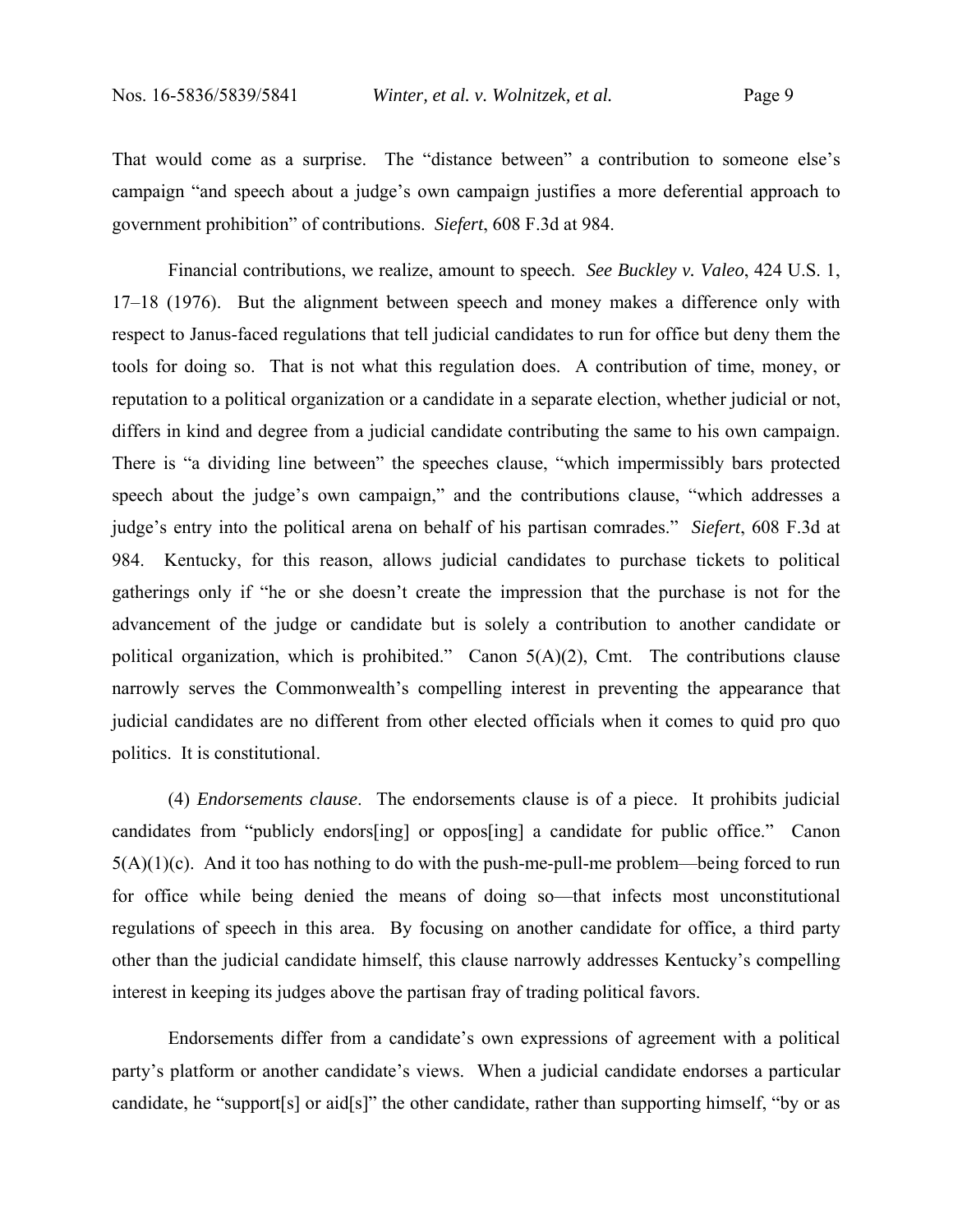if by signed statement." *Webster's Third New International Dictionary* 749 (3d. ed. 2002). Voters understand the difference between a speech expressing, say, the judicial candidate's progressive vision for the Commonwealth and one, say, formally endorsing the Democratic nominee for Attorney General of Kentucky or President of the United States. The former helps the candidate; the latter helps the candidates for Attorney General and President. A ban on the former "impermissibly bars protected speech about the judge's own campaign." *Siefert*, 608 F.3d at 984. But a ban on the latter permissibly "addresses a judge's entry into the political arena on behalf of his partisan comrades." *Id.*

Because endorsements often are "exchanged between political actors on a quid pro quo basis," *id.*, the endorsements clause is narrowly tailored to Kentucky's compelling interest in preventing judges from becoming (or being perceived as becoming) part of partisan political machines. As long as Kentucky "does not regulate speech with regard to any underlying issues," it may target "the act of endorsement itself, which . . . is a direct expression of bias in favor of or against potential parties to a case, or at the very least, damages the appearance of impartiality." *Wersal v. Sexton*, 674 F.3d 1010, 1026 (8th Cir. 2012). A ban on such endorsements also guards against the risk that, once a judge is elected, he will not be able to (and he will not be perceived as being able to) referee disputes involving elected officials he did or did not endorse.

The clause does not suffer from the too-much and too-little coverage problems that the speeches and contributions clauses do. The plaintiffs have not identified any protected speech banned by the endorsements clause that makes it over-inclusive. It does not prohibit speech in opposition to one's *own* opponent any more than it prohibits "endorsing" oneself. Yet it does ban the endorsement of a candidate in a different race, an act that, like the personal solicitations in *Williams-Yulee*, signals the judicial candidate's "active[] engage[ment] in political campaigns." *Wolfson*, 811 F.3d at 1184 (upholding Arizona's endorsement clause).

While the clause is narrowly drawn, it is not perfectly drawn. It has a modest underinclusivity problem because, as the plaintiffs point out, and the Commentary to Canon 5 confirms, a judicial candidate may "privately express[] his or her views on judicial candidates or other candidates for public office." True enough. But private expressions of approval or disapproval create far fewer quid pro quo appearance problems than the candidate formally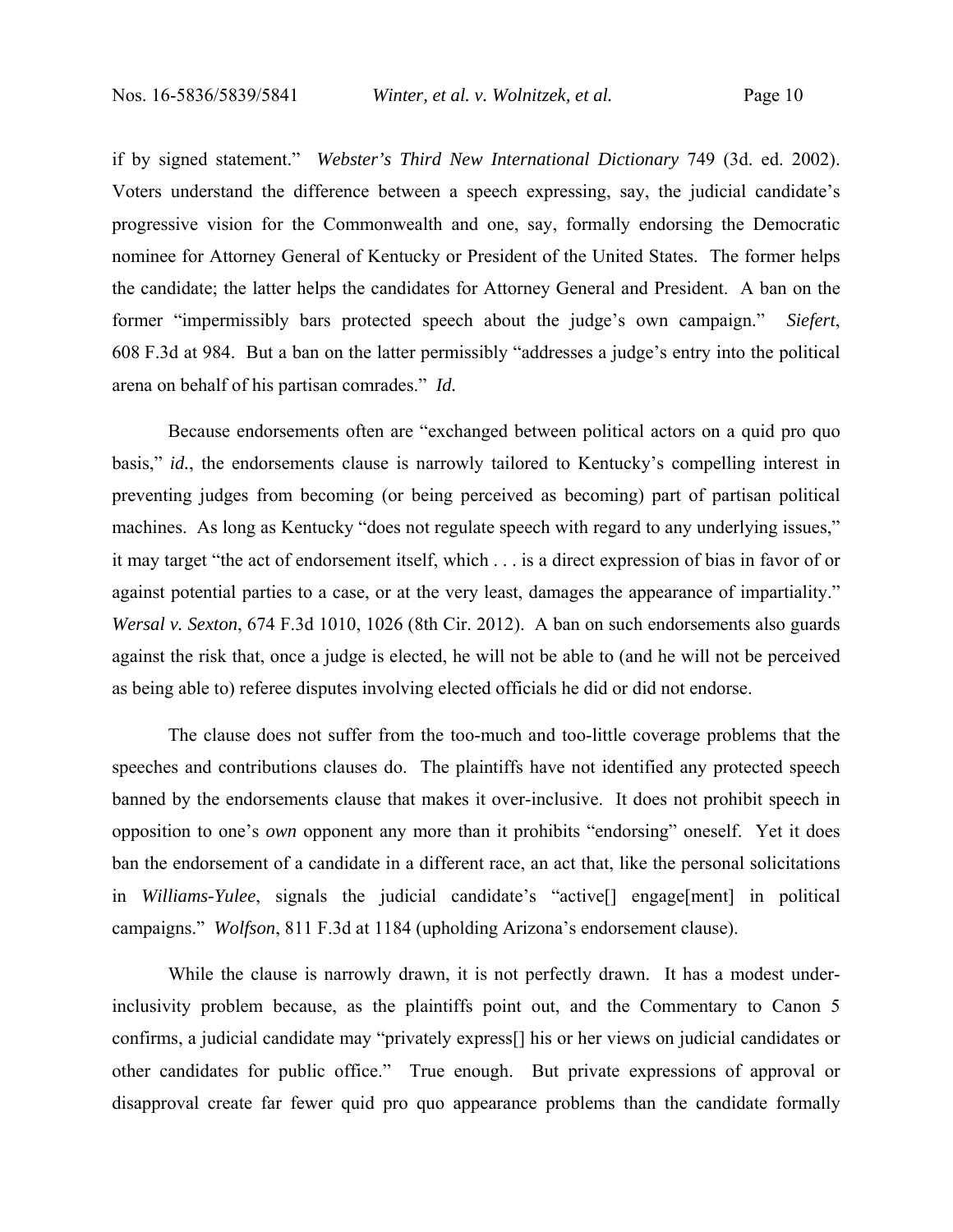putting his name and reputation behind another. The endorsements clause "aims squarely at the conduct most likely to undermine" non-partisanship in judicial elections and is thus narrowly tailored to that interest. *Williams-Yulee*, 135 S. Ct. at 1668.

(5) *Acting as a leader clause*. Kentucky prohibits a judge from "act[ing] as a leader or hold[ing] any office in a political organization." Canon  $5(A)(1)(b)$ . This clause does all that the First Amendment asks of it when it comes to Blau's facial challenge. The Commonwealth targets an admirable goal (preserving public confidence in its judges, *Williams-Yulee*, 135 S. Ct. at 1666) and uses permissible means in doing so ("diminishing reliance on political parties in judicial selection," *Carey*, 614 F.3d at 201). A judge who heads up a political party entrenches, rather than diminishes, political parties in judicial selection. Whether the candidate wishes to act as a leader of a political organization or hold office in a political organization, she cannot do so without directly undermining Kentucky's legitimate policy choice to hold nonpartisan elections for judges.

The difficulty comes in resolving Blau's as-applied challenge to the clause. The Kentucky Supreme Court read this clause broadly, interpreting it to include not just leading a political party or holding a formal office but also "hosting a political event." *Winter*, 482 S.W.3d at 778. And that, it turns out, is one of the things Blau wants to do. R. 50 at 5, 12–13. There are many types of political events, and it's not clear how many this canon covers.

Happily for us, Blau identifies the one he wants to host: a "fundraiser[]." Second Br. 52. And the State, it seems to us, can comfortably ban that kind of event. *Williams-Yulee* tells us the rule when it comes to fundraising for oneself. Judicial candidates do not have a constitutional right to "supplicate campaign donors." 135 S. Ct. at 1666. And fundraising for others is controlled by our reasoning on the endorsements clause. As with endorsements, fundraisers "may be exchanged between political actors on a quid pro quo basis" and are thus less about a judge's "qualifications and beliefs than [they are] an effort to affect a separate political campaign, or even more problematically, assume a role as political powerbroker." *Seifert*, 608 F.3d at 984. Both types of fundraisers bring "a judge's impartiality . . . into question" and can cause "the public [to] lose faith" in the promise of neutral and apolitical judging. *Wolfson*, 811 F.3d at 1184; *see also Bauer*, 620 F.3d at 712–13. Kentucky's ban on judges and judicial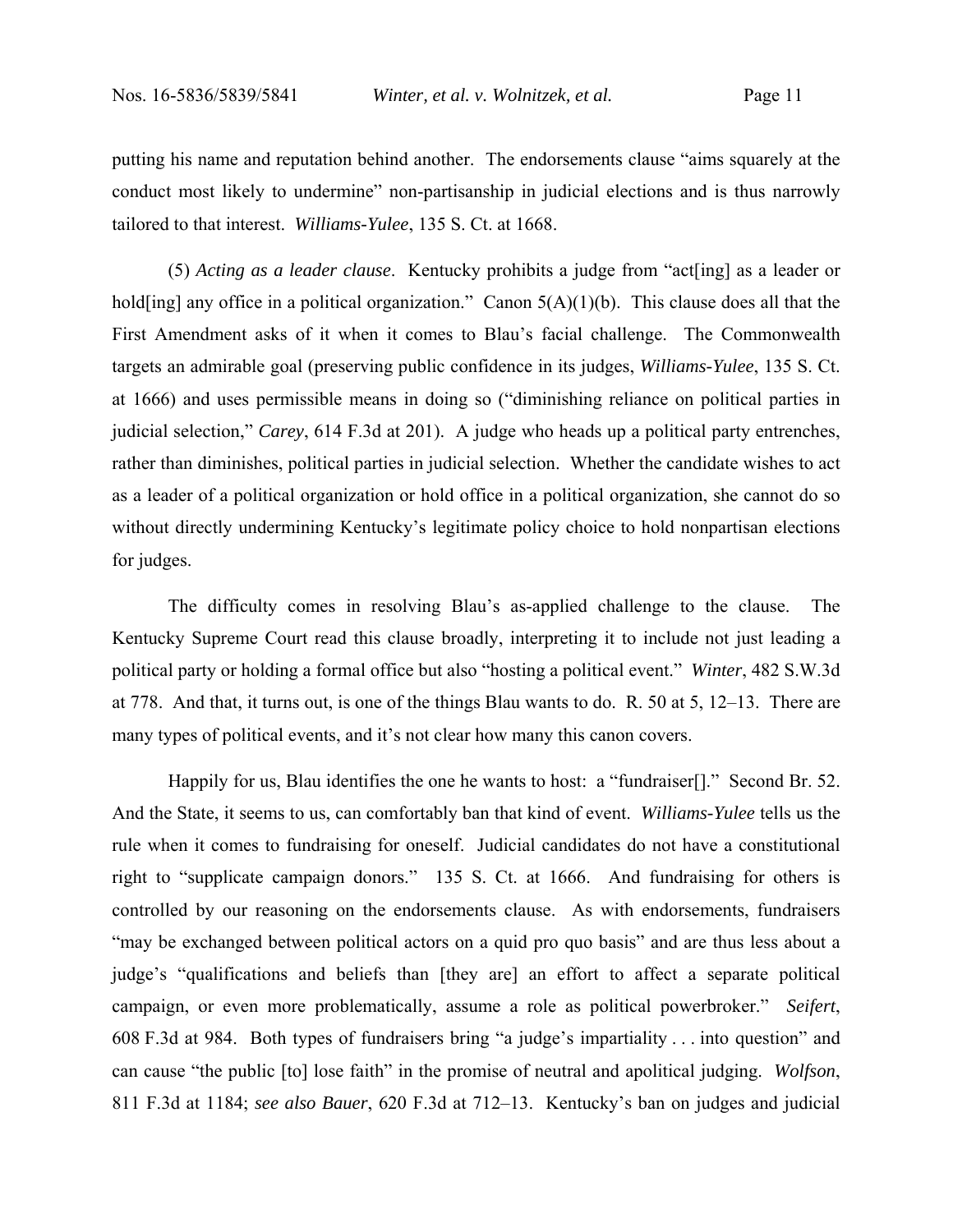candidates hosting political fundraisers, together with its ban on their holding a political office or leading a political party, does not impermissibly infringe Blau's free-speech rights.

(6) *False statements clause*. This clause prohibits a judge or judicial candidate from "knowingly" or "with reckless disregard for the truth" making any "false [] statements" during a campaign. Canon 5(B)(1)(c). The Kentucky Supreme Court interpreted it to prohibit "untrue utterance[s]" that are "material[]" to a campaign, and to apply to Jones' request for voters to "reelect" her even though she was initially appointed to her post. *See Winter*, 482 S.W.3d at 776, 778–79.

The clause is constitutional on its face. The narrowest way to keep judges honest during their campaigns is to prohibit them from consciously making false statements about matters material to the campaign. This canon does that, and does it clearly. In the words of the district court: "Don't want to violate the Canon? Don't tell a lie on purpose or recklessly." R. 124 at 38. Given the mens rea requirement, a judicial candidate will necessarily be conscious of violating this canon. *Cf. Weaver v. Bonner*, 309 F.3d 1312, 1319–20 (11th Cir. 2002).

This court, it is true, recently invalidated a false-statement ban that covered all nonjudicial candidates for political office in Ohio. *See Susan B. Anthony List v. Driehaus*, 814 F.3d 466, 473–76 (6th Cir. 2016). But the Ohio law swept more broadly than Kentucky's: It applied to all false statements, not just material ones, *compare id.* at 475, *with Winter*, 482 S.W.3d at 776, and it imposed liability on publishers of false statements, not just speakers, *Susan B. Anthony List*, 814 F.3d at 475. Kentucky's narrower interest in preserving public confidence in the honesty and integrity of its judiciary also is more compelling than Ohio's purported interest in protecting voters in other elected races from misinformation. *See id.* at 475. However much or however little truth-bending the public has come to expect from candidates for political jobs, "[j]udges are not politicians," and a "State's decision to elect its judiciary does not compel it to treat judicial candidates like campaigners for political office." *Williams-Yulee*, 135 S. Ct. at 1662. Kentucky has a "vital state interest" in safeguarding the public's confidence in the honesty of its judiciary, *see id.* at 1666 (quoting *Caperton v. A.T. Massey Coal Co.*, 556 U.S. 868, 889 (2009)), and the State's ban on materially false statements by judicial candidates survives strict scrutiny—at least facially.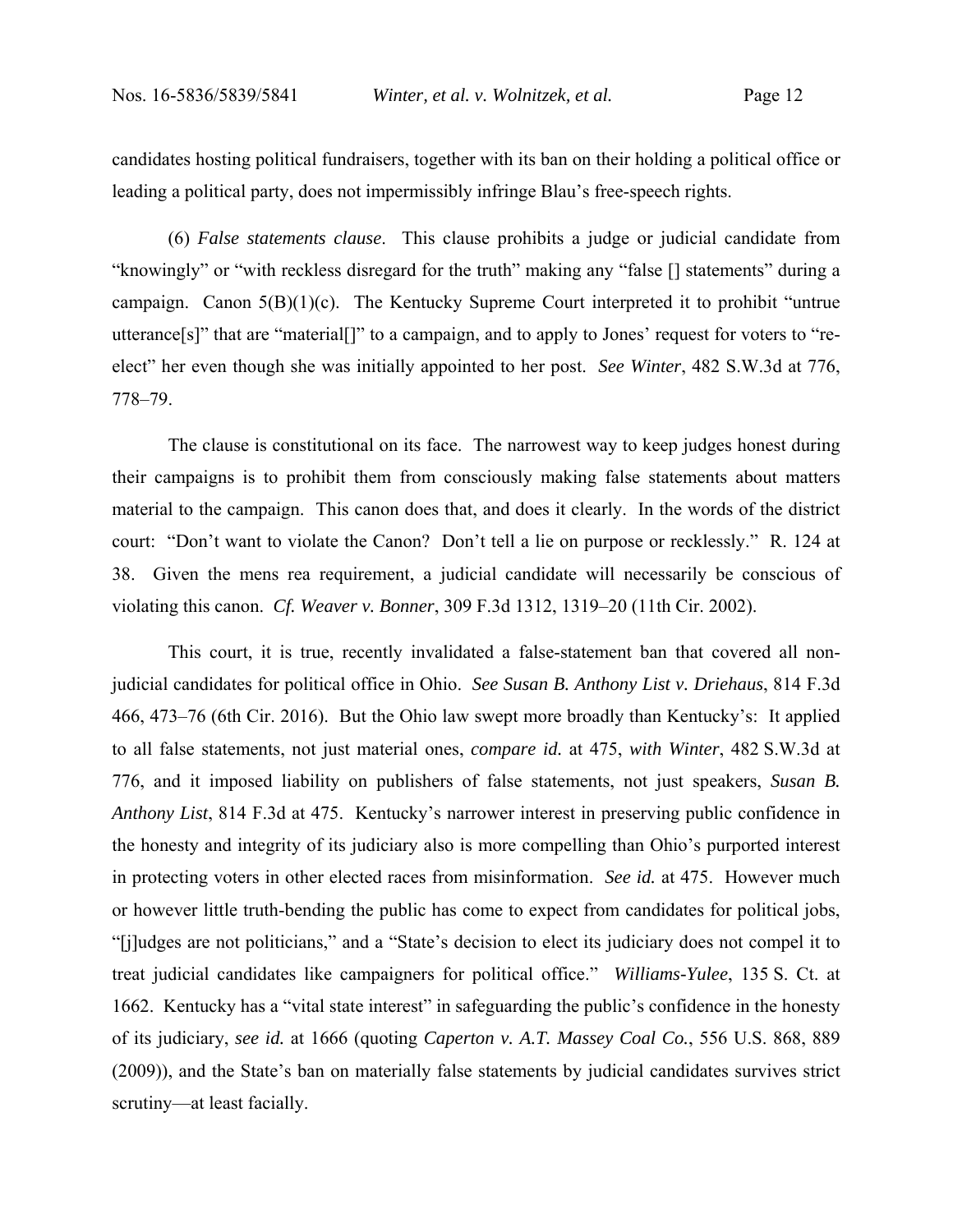As applied to Jones, however, the State's ban does not. The headwater of this problem is the Kentucky Supreme Court's ruling that Jones' "re-elect" statement qualified as a "materially false statement . . . calculated to mislead and deceive the voters." *Winter*, 482 S.W.3d at 779. Yes, "re-elect" *could* mean what the court thought it meant: elect someone to the same position to which she was previously elected. *See id.* And that was not true for Jones. The Governor had appointed her to the position; she had not been elected to it. But the term fairly could also mean "to elect for another term in office," precisely what Jones was seeking. *Webster's Third New International Dictionary* 1907. Applied to a statement such as "re-elect," readily capable of a true interpretation here, the ban outstrips the Commonwealth's interest in ensuring candidates don't tell knowing lies and thus fails to give candidates the "breathing space" necessary to free debate. *Brown v. Hartlage*, 456 U.S. 45, 60–61 (1982); *see Weaver*, 309 F.3d at 1319–20.

(7) *Misleading statements clause*.Canon 5(B)(1)(c)'s ban on misleading statements fails across the board. If "misleading" adds anything to "false," it is to include statements that, while technically true or ambiguous, create false implications or give rise to false inferences. But only a ban on conscious falsehoods satisfies strict scrutiny. *See Weaver*, 309 F.3d at 1319. "[E]rroneous statement is inevitable in free debate," and "[t]he chilling effect of . . . absolute accountability for factual misstatements in the course of political debate is incompatible with [an] atmosphere of free discussion." *Brown*, 456 U.S. at 60–61 (quotation omitted). "Negligent misstatements," in contrast to knowing misstatements, "must be protected in order to give protected speech the 'breathing space' it requires," even in judicial elections. *Weaver*, 309 F.3d at 1320. Unknowing lies do not undermine the integrity of the judiciary in the same way that knowing lies do, and the ability of an opponent to correct a misstatement "more than offsets the danger of a misinformed electorate." *Id.* This clause adds little to the permissible ban on false statements, and what it adds cannot be squared with the First Amendment.

(8) *Commits clause*. Judicial candidates may not, "in connection with cases, controversies, or issues that are likely to come before the court, make pledges, promises or commitments that are inconsistent with the impartial performance of the adjudicative duties of judicial office." Canon  $5(B)(1)(c)$ . We have seen a version of this canon before, and Kentucky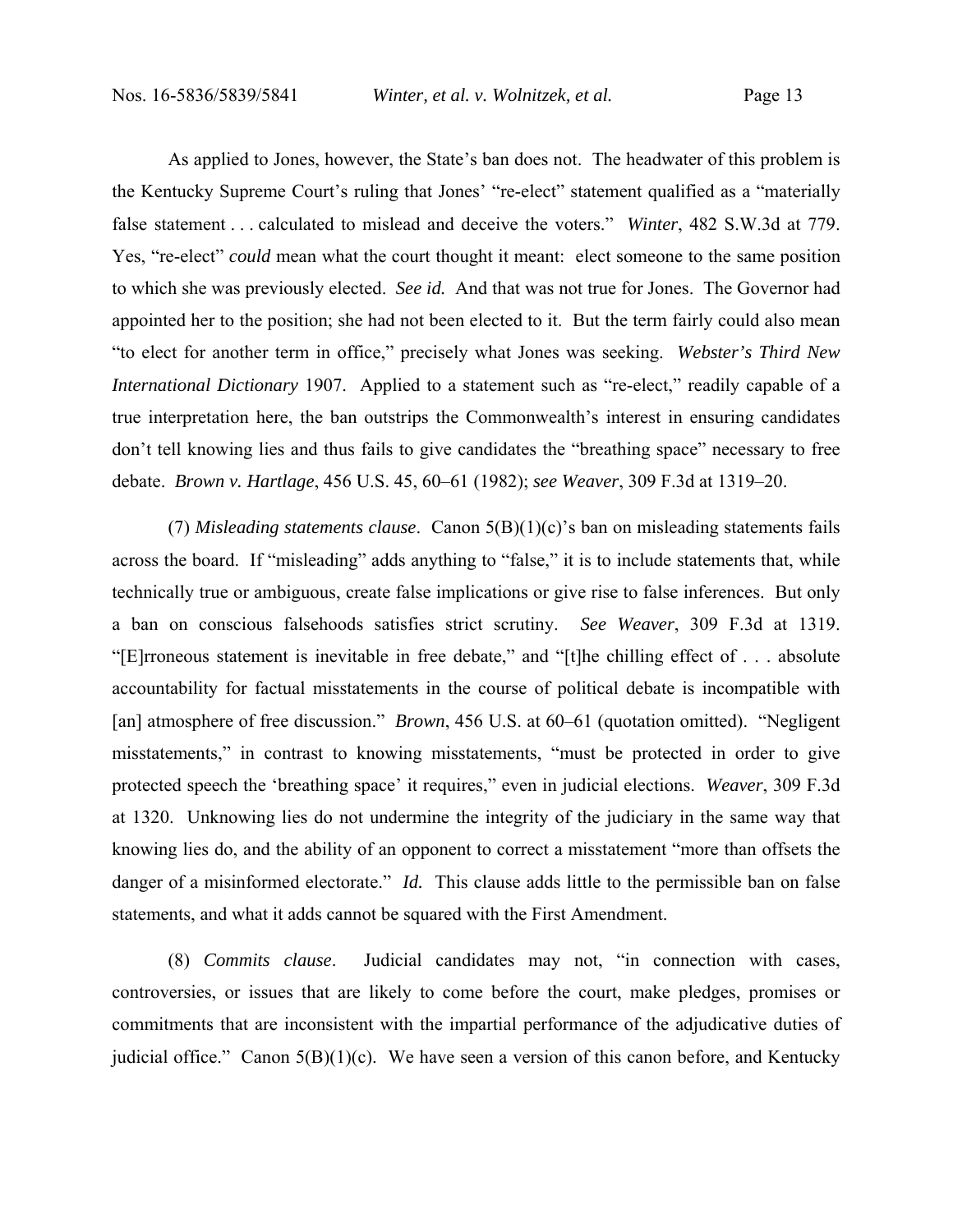has (commendably) tried to focus its coverage since the last visit. *See Carey*, 614 F.3d at 207– 09.

Then and now, no one questions that Kentucky may prohibit judges from making commitments to decide specific cases in a certain way. "The First Amendment," after all, "permits a State to limit speech when the Due Process Clause demands nothing less." *Id.* at 207. Then and now, however, the canon does more than that by forbidding a judge from making "a promise with respect to 'issues' as well." R. 124 at 35. "At the broadest level of meaning," we noted in *Carey*, the clause "would seem to cover issue-related promises" on a number of impermissible bases: promises to, say, follow stare decisis, adhere to the rule of law, or interpret the law as a textualist. 614 F.3d at 208. But "[i]n a narrower sense," we went on, the clause might be permissibly tailored to cover commitments "exhibit[ing] a bias against parties," which would narrowly advance a compelling interest under *White*. *Id.* Unable to tell which thing the canon did, yet unwilling to encroach on a "co-equal sovereign," we remanded to "give the Commonwealth a first shot" at focusing the clause on its compelling interest in maintaining the impartiality—as to parties—of its judiciary. *Id.* at 209.

Kentucky has tried to do that. It narrowed the commits clause to cover only a commitment "that [is] inconsistent with the impartial performance of the adjudicative duties of judicial office." Canon  $5(B)(1)(c)$ . That language, missing from the version we reviewed in *Carey*, does much to fix the clause's "serious level-of-generality problem."614 F.3d at 208. A commitment on many of the issues we worried about—on stare decisis, on the rule of law, on textualism, and so on—is not inconsistent with the "impartial performance" of a judge and thus is not prohibited by the clause. The revised commentary says as much. "[S]tatements or announcements of personal views on legal, political, or other issues," it provides, "are not prohibited." Canon 5(B)(1)(c), Cmt. And the Seventh Circuit, reviewing a canon with identical language, agreed that the revised version "differ[s] considerably from the rule at issue in *Carey*," where "*all* commitments on [all] 'issues'" were prohibited. *Bauer*, 620 F.3d at 716; *cf. Kans. Judicial Review v. Stout*, 562 F.3d 1240, 1246–47 (10th Cir. 2009).

What appears to narrow the clause, the plaintiffs respond, makes it unconstitutionally vague. It is impossible to know, they contend, what is (and what is not) an issue-based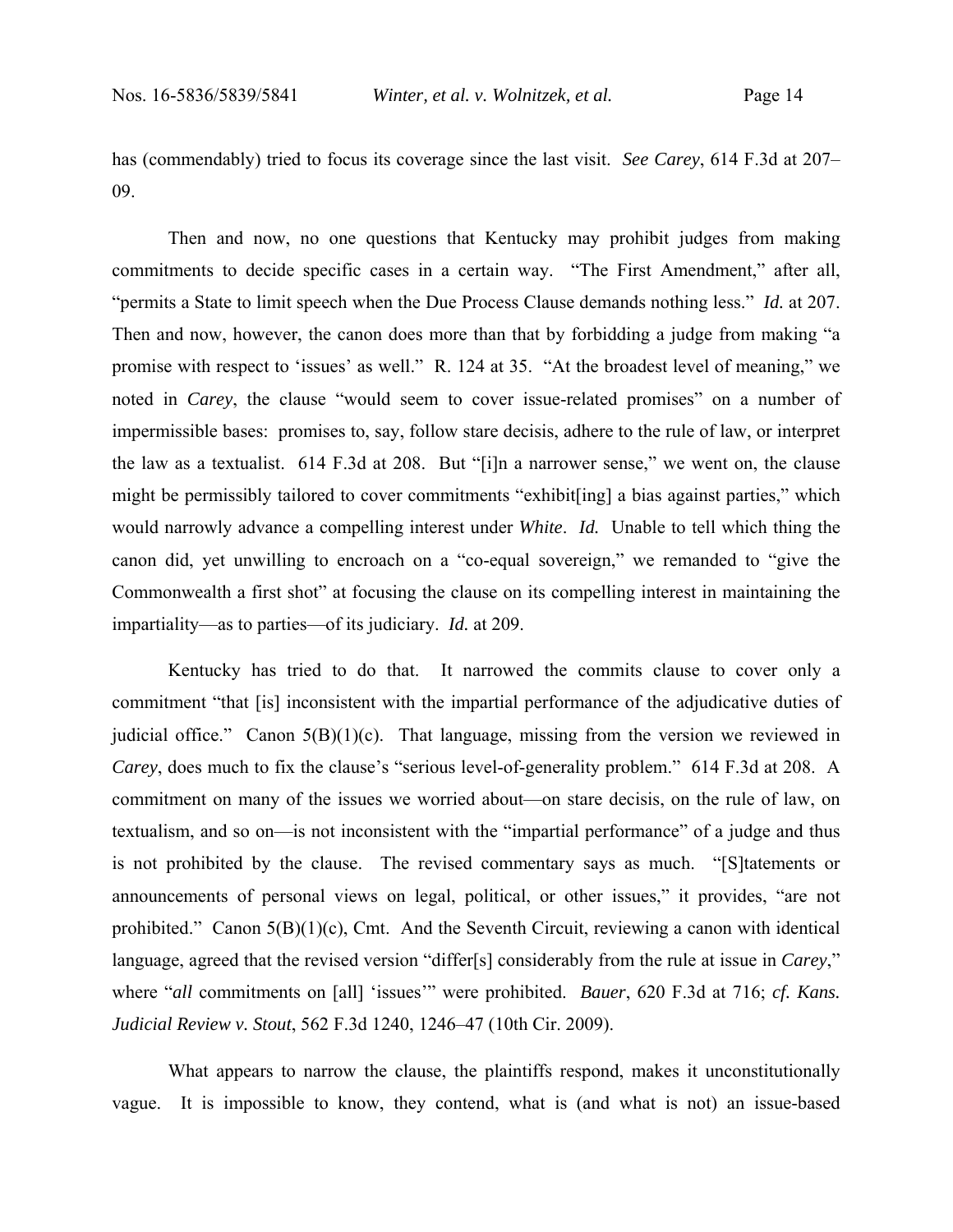commitment that is "inconsistent with the impartial performance of the adjudicative duties of judicial office."

There is something to the point, and we can understand why the district court agreed with it. While the "root meaning" of the word "impartiality" is avoiding "bias for or against either *party* to the proceeding," *White*, 536 U.S. at 775, "[n]either the commits clauses nor the [Canon's] definitions pin th[at] meaning down," *Bauer*, 620 F.3d at 716. And while we might read this clause narrowly to toe the constitutional line, it's not clear that this would respect the Commission and state judiciary's approach to the language. *See id.* We doubt, for example, that Jones' promise to "continue to work with the legislative and executive branches to ensure that the law provides stiff penalties for heroin dealers," R. 80 at 8 (quotation omitted), is "inconsistent with [] impartiality" and thus anticipate that it could not be constitutionally proscribed. But we don't know if that's how the Commonwealth will construe the provision. Our inability to know how much protected speech the canon sweeps in means we could hold, as the district court did, that the clause is vague and unconstitutionally overbroad.

But again, "discretion, to say nothing of respect for a co-equal sovereign, is the better part of valor." *Carey*, 614 F.3d at 209. If Kentucky interprets "impartiality" to mean solely "impartiality as to parties," the clause may well advance a compelling interest and do so narrowly. *See White*, 536 U.S. at 775–77. Just as we did in *Carey*, we think it wise to "remand this aspect of the case to the district court," which will allow the defendants to "obtain authority to remove the 'issues' language"; to adopt "an acceptable narrowing construction of the 'issues' language along with a modification to the commentary"; or to "suggest certification to the Kentucky Supreme Court." 614 F.3d at 209. For now, we will "assume that [Kentucky] will act sensibly and resolve the open questions in a way that honors candidates' rights under the first amendment" rather than "deem the law vague by identifying situations in which state officials *might* take an untenably broad reading of the commits clause[]." *Bauer*, 620 F.3d at 716. We thus reinstate this clause and will "wait and see" if the Commonwealth's "process [] yields greater certainty"—and firmer constitutionality. *Id.* at 716–17. For the last time, one hopes.